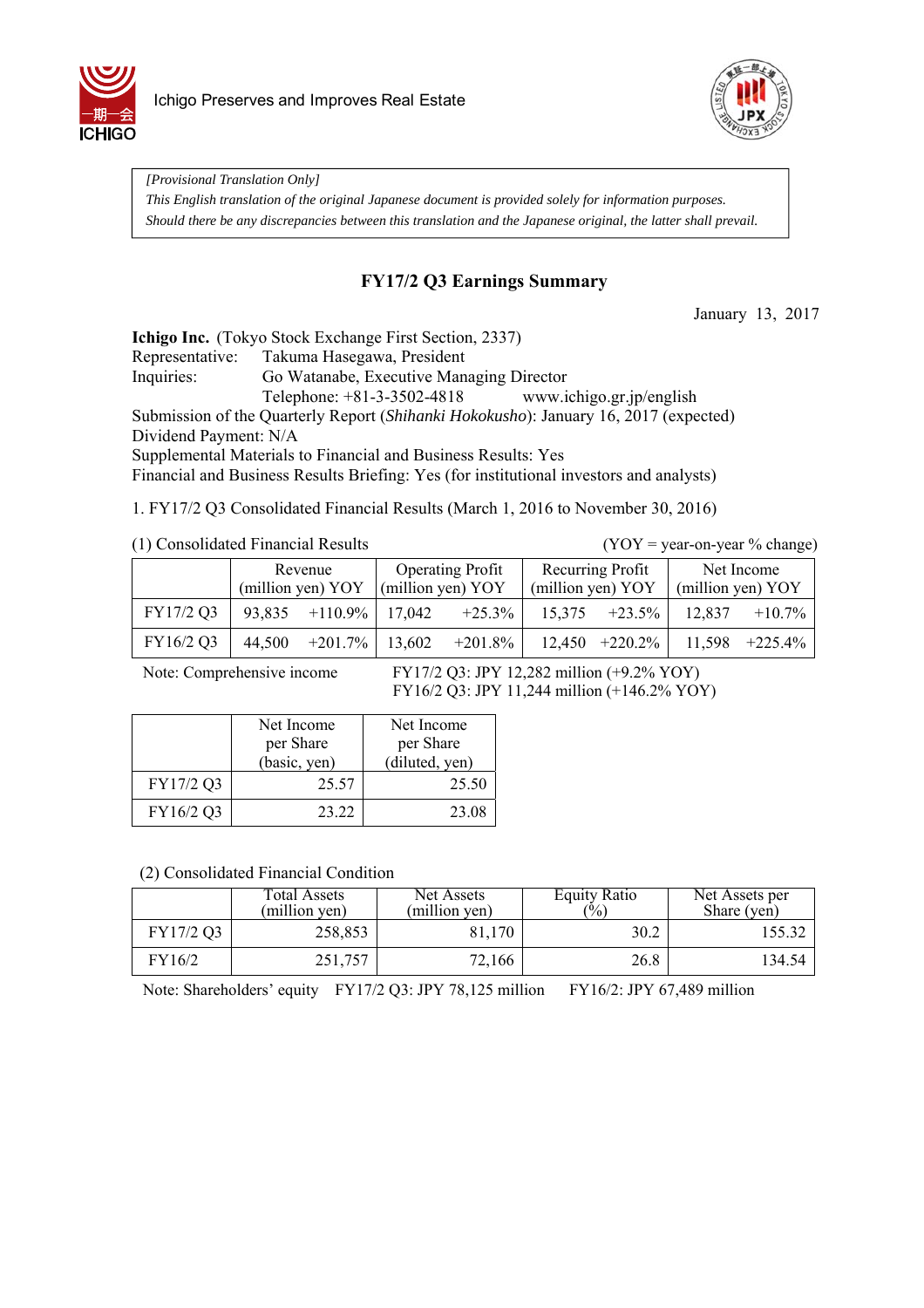#### 2. Dividends

|                     | Dividend per Share (yen)                                                                     |  |  |  |                |  |
|---------------------|----------------------------------------------------------------------------------------------|--|--|--|----------------|--|
|                     | Third<br>First<br>Fourth<br>Second<br>Quarter<br><b>Ouarter</b><br><b>Ouarter</b><br>Ouarter |  |  |  | Fiscal<br>Year |  |
| FY16/2              |                                                                                              |  |  |  |                |  |
| FY17/2<br>Forecast) |                                                                                              |  |  |  |                |  |

Changes since the previously announced forecast: None

#### 3. FY17/2 Full-Year Consolidated Forecast (March 1, 2016 to February 28, 2017)

 $(YOY = \text{year-on-year } \% \text{ change})$ 

|        | Revenue<br>(million yen) YOY    |            | <b>Operating Profit</b><br>(million yen) YOY |           | Recurring Profit<br>(million yen) YOY |           |
|--------|---------------------------------|------------|----------------------------------------------|-----------|---------------------------------------|-----------|
| FY17/2 | 125,600                         | $+152.7\%$ | 18,500                                       | $+20.0\%$ | 16,400                                | $+18.1\%$ |
|        | Net Income<br>(million yen) YOY |            | Net Income per Share<br>(yen)                |           |                                       |           |
| FY17/2 | 13,300                          | $+2.9\%$   | 26.43                                        |           |                                       |           |

Changes since the previously announced forecast: None

Note: Ichigo provides a full-year earnings forecast, but not a half-year forecast, because Ichigo believes the longer full-year forecast is more consistent with global best practice and the focus of Japan's Corporate Governance Code on growing long-term sustainable corporate value.

- 4. Other
- (1) Changes in significant consolidated subsidiaries (material changes in scope of consolidation): Yes New subsidiary: GK Daiba Jisho Tokumei Kumiai

| Subsidiaries removed from consolidation: GK Motoazabu Holdings Tokumei Kumiai |
|-------------------------------------------------------------------------------|
| GK Ikenohata Holdings Tokumei Kumiai                                          |

- (2) Application of special accounting methods: None
- (3) Changes in accounting standards/principles, changes in accounting estimates, and revisions to previous financial statements
	- (i) Changes in accounting standards/principles: Yes (no earnings impact)

| (ii) Changes in accounting principles other than the above: None |      |
|------------------------------------------------------------------|------|
| (iii) Changes in accounting estimates:                           | None |

- 
- (iv) Revisions of previous financial statements: None
- (4) Number of outstanding common shares

(i) Number of outstanding shares including treasury shares

| FY17/2 Q3: | 503,358,400 |
|------------|-------------|
| FY16/2:    | 502,523,100 |

(ii) Number of treasury shares

| FY17/2 Q3: | 369,600 |
|------------|---------|
| $FY16/2$ : | 884,200 |

(iii) Average number of outstanding shares

| FY17/2 Q3: | 501,969,014 |
|------------|-------------|
| FY16/2 Q3: | 499,417,927 |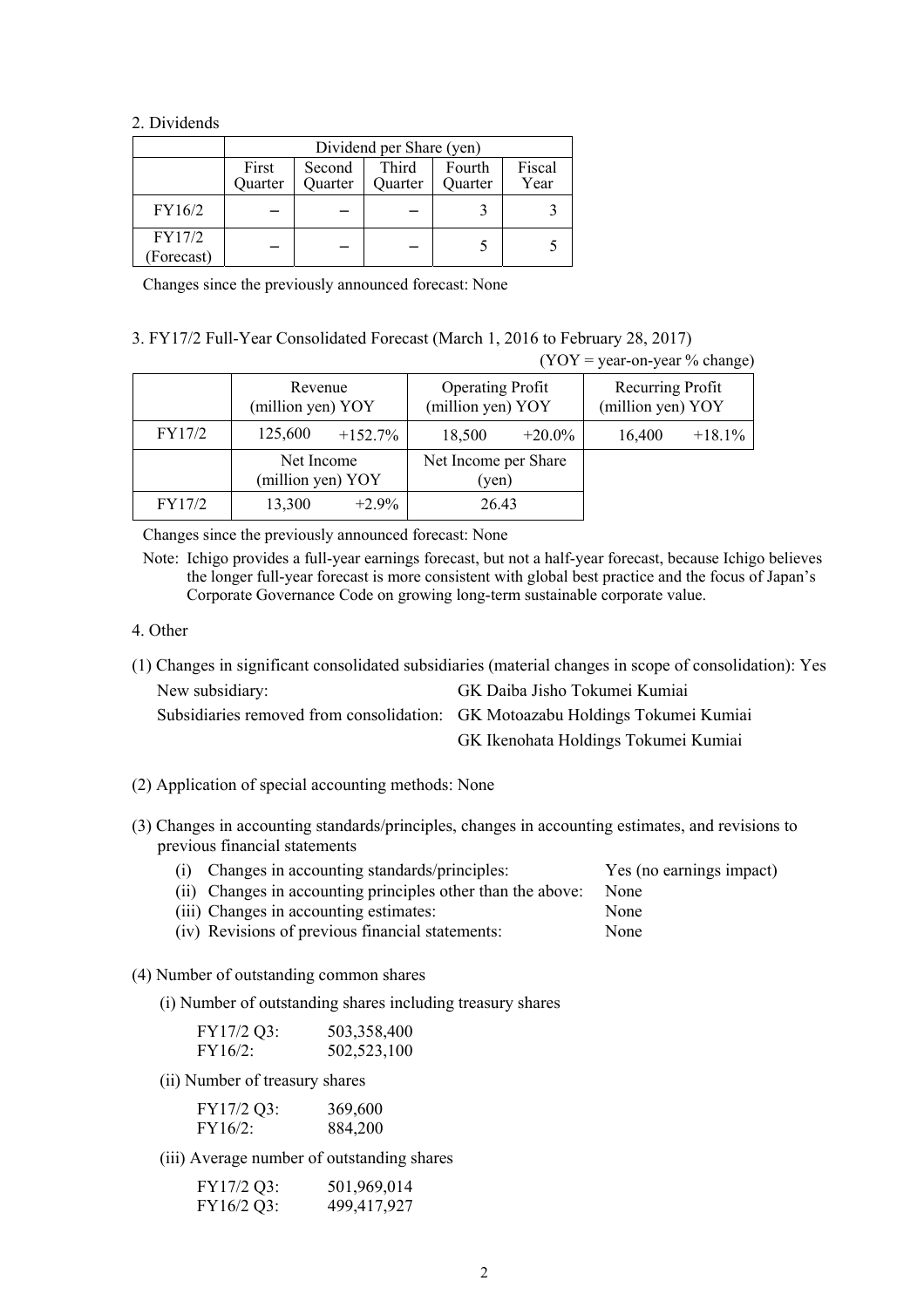#### Note on Appropriate Use of Forecasts

Forward-looking statements contained in these materials are based on judgments regarding information that was available to Ichigo as of the announcement date. However, these statements involve risk and uncertainties, and actual earnings may differ significantly from the indicated forecasts.

#### 5. Segment Information

Asset Management generates fee income via the management of Ichigo Office REIT (8975), Ichigo Hotel REIT (3463), Ichigo Green Infrastructure Investment Corporation ("Ichigo Green," 9282), and private funds and providing real estate services related to real estate acquisition, operation (property management/building maintenance), and disposition.

Value-Add preserves and improves real estate. Ichigo receives rental income during the period it is carrying out its value-add, along with profits on sale that reflect the real estate's higher value after the value-add is complete.

Clean Energy is utility-scale solar power production that supplies clean energy and brings productive use to idle land.

Other is primarily legacy securities investments that are not related to the above three segments.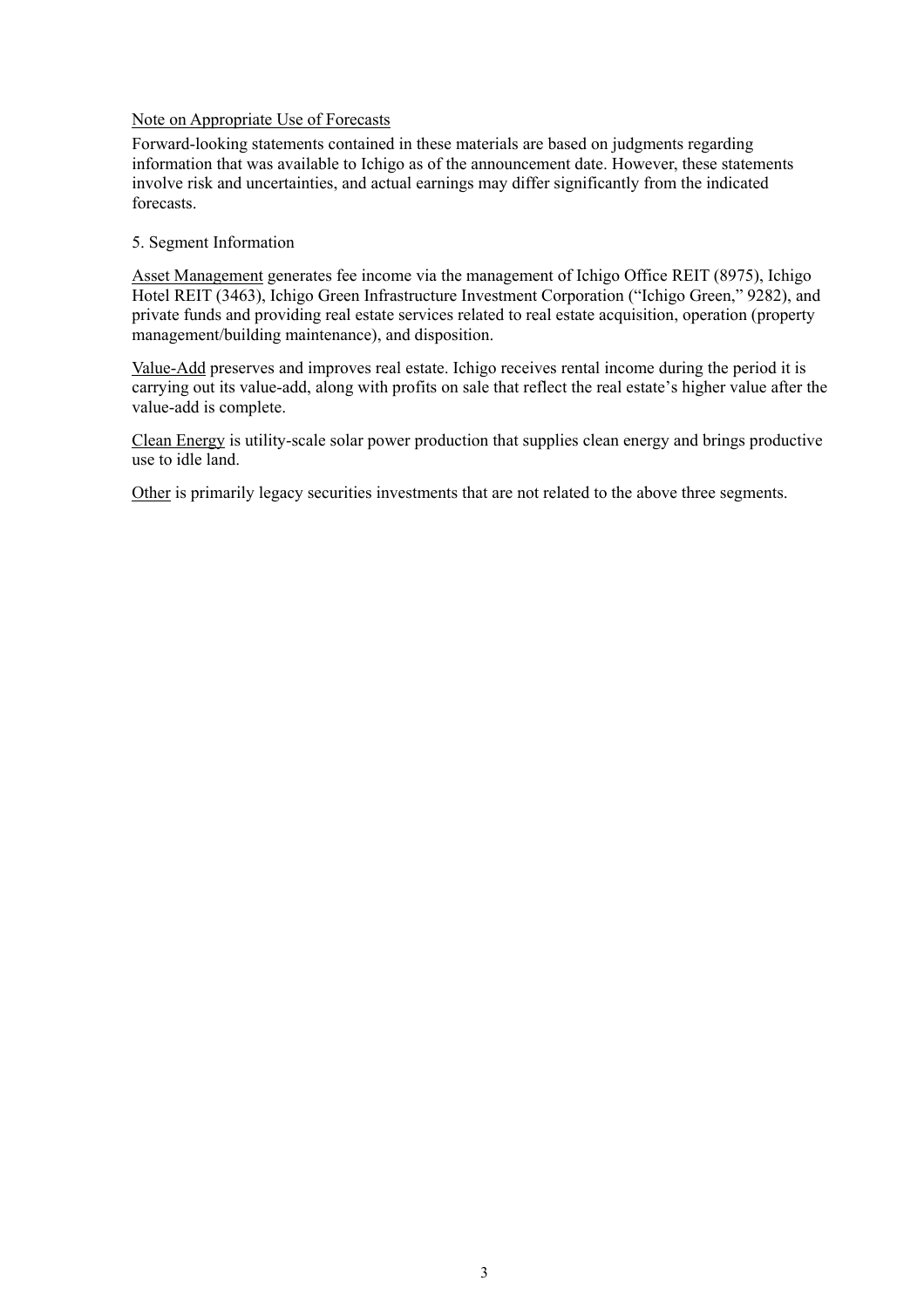# **Consolidated Balance Sheet (FY17/2 Q3)**

|                                             | FY16/2         | FY17/2 Q3      |
|---------------------------------------------|----------------|----------------|
|                                             | (Feb 29, 2016) | (Nov 30, 2016) |
| <b>Assets</b>                               |                |                |
| <b>Current Assets</b>                       |                |                |
| Cash and cash equivalents                   | 28,779         | 38,750         |
| Trade notes and accounts receivable         | 691            | 1,382          |
| Operational investments in loans            | 1,324          | 1,324          |
| Operational investments in securities       | 1,784          | 982            |
| Real estate for sale                        | 172,833        | 168,869        |
| Power plants for sale                       |                | 7,259          |
| Deferred tax assets                         | 1,766          | 435            |
| Other                                       | 3,966          | 2,866          |
| Less: allowance for doubtful accounts       | $-458$         | -447           |
| <b>Total Current Assets</b>                 | 210,687        | 221,424        |
| <b>Fixed Assets</b>                         |                |                |
| <b>Property, Plant, and Equipment</b>       |                |                |
| Buildings and structures (net)              | 3,830          | 3,687          |
| Solar power plant equipment (net)           | 12,267         | 6,771          |
| Land                                        | 12,192         | 12,110         |
| Solar power plants under construction       | 3,173          | 9,293          |
| Other (net)                                 | 82             | 75             |
| <b>Total Property, Plant, and Equipment</b> | 31,546         | 31,937         |
| <b>Intangible Assets</b>                    |                |                |
| Goodwill                                    | 1,942          | 1,900          |
| Leasehold rights                            | 392            | 62             |
| Other                                       | 38             | 32             |
| <b>Total Intangible Assets</b>              | 2,373          | 1,994          |
| <b>Investments and Other Assets</b>         |                |                |
| Investments in securities                   | 5,486          | 1,565          |
| Long-term loans receivable                  | 12             | 10             |
| Deferred tax assets                         | 39             | 39             |
| Other                                       | 1,736          | 1,974          |
| Less: allowance for doubtful accounts       | $-124$         | -92            |
| <b>Total Investments and Other Assets</b>   | 7,149          | 3,496          |
| <b>Total Fixed Assets</b>                   | 41,069         | 37,429         |
| <b>Total Assets</b>                         | 251,757        | 258,853        |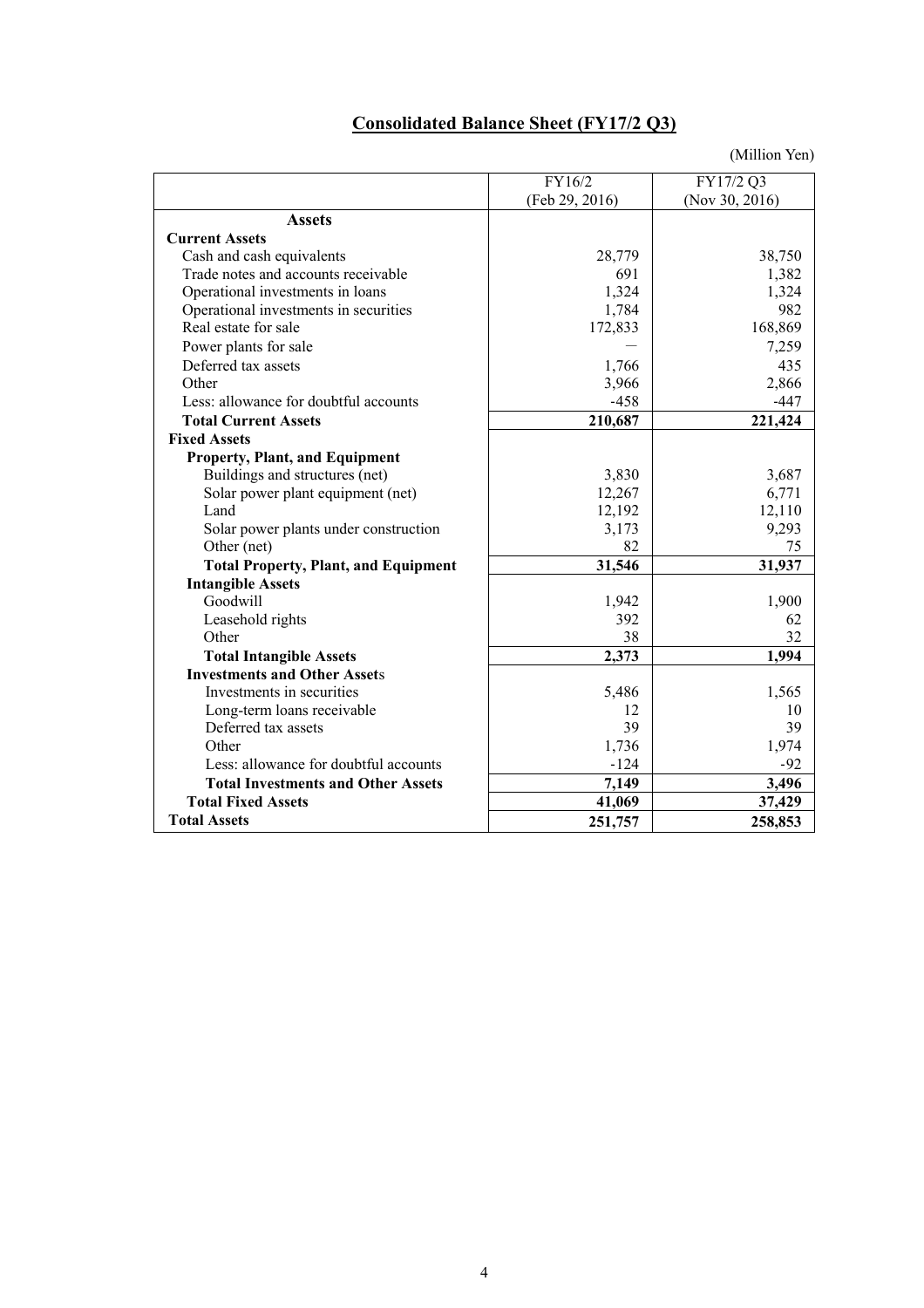|                                                 | FY16/2         | FY17/2 Q3      |
|-------------------------------------------------|----------------|----------------|
|                                                 | (Feb 29, 2016) | (Nov 30, 2016) |
| <b>Liabilities</b>                              |                |                |
| <b>Current Liabilities</b>                      |                |                |
| Trade notes and accounts payable                | 80             | 111            |
| Short-term loans                                | 2,188          | 600            |
| Short-term non-recourse loans                   | 79             | 611            |
| Bonds (due within one year)                     |                | 112            |
| Long-term loans (due within one year)           | 8,161          | 4,645          |
| Long-term non-recourse loans (due within        |                |                |
| one year)                                       | 2,975          | 1,370          |
| Income taxes payable                            | 631            | 727            |
| Deferred tax liabilities                        | 53             | 54             |
| Accrued bonuses                                 | 13             | 247            |
| Other current liabilities                       | 3,979          | 5,534          |
| <b>Total Current Liabilities</b>                | 18,161         | 14,014         |
| <b>Long-Term Liabilities</b>                    |                |                |
| <b>Bonds</b>                                    |                | 688            |
| Non-recourse bonds                              | 100            | 100            |
| Long-term loans                                 | 94,409         | 87,337         |
| Long-term non-recourse loans                    | 56,193         | 65,365         |
| Deferred tax liabilities                        | 1,543          | 1,408          |
| Long-term security deposits received            | 8,707          | 7,979          |
| Other long-term liabilities                     | 475            | 788            |
| <b>Total Long-Term Liabilities</b>              | 161,430        | 163,668        |
| <b>Total Liabilities</b>                        | 179,591        | 177,682        |
| <b>Net Assets</b>                               |                |                |
| <b>Shareholders' Equity</b>                     |                |                |
| Capital                                         | 26,575         | 26,625         |
| Capital reserve                                 | 10,968         | 11,030         |
| Retained earnings                               | 29,454         | 40,786         |
| Treasury shares                                 | $-41$          | $-17$          |
| <b>Total Shareholders' Equity</b>               | 66,956         | 78,425         |
| <b>Accumulated Other Comprehensive</b>          |                |                |
| Income                                          |                |                |
| Valuation gain (loss) on other securities       | 761            | 175            |
| Deferred gain (loss) on long-term interest rate | $-251$         |                |
| hedges                                          |                | $-471$         |
| Foreign currency translation adjustment         | 23             | $-2$           |
| <b>Total Accumulated Other Comprehensive</b>    | 533            | $-299$         |
| <b>Income</b>                                   |                |                |
| <b>Stock Options</b>                            | 319            | 449            |
| <b>Minority Interests</b>                       | 4,357          | 2,594          |
| <b>Total Net Assets</b>                         | 72,166         | 81,170         |
| <b>Total Liabilities and Net Assets</b>         | 251,757        | 258,853        |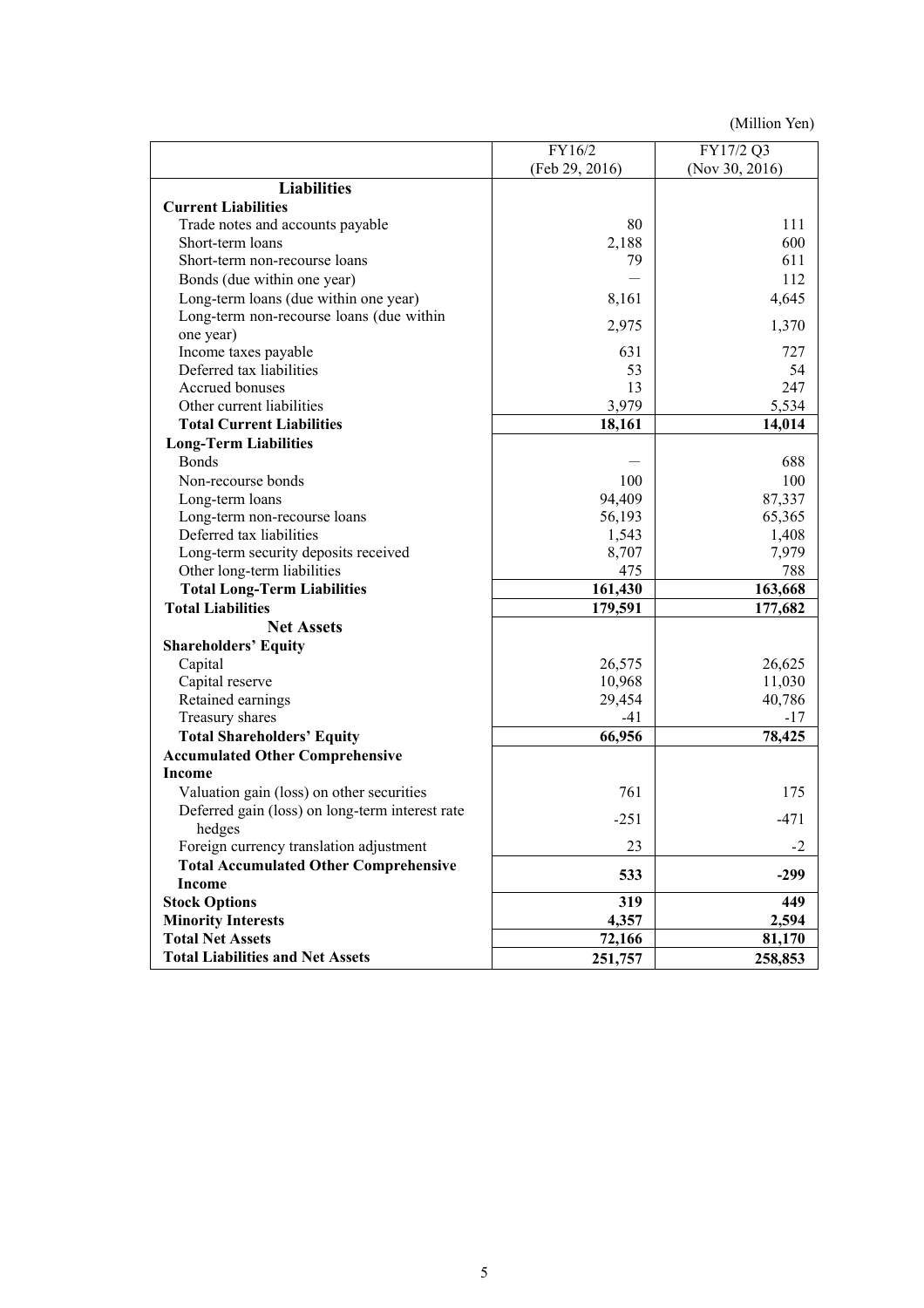## **Consolidated Income Statement (FY17/2 Q3 – Cumulative 9 Months)**

|                                                                | FY16/2 Q3        | FY17/2 Q3        |
|----------------------------------------------------------------|------------------|------------------|
|                                                                | (Mar 1, 2015     | (Mar 1, 2016)    |
|                                                                | to Nov 30, 2015) | to Nov 30, 2016) |
| Revenue                                                        | 44,500           | 93,835           |
| <b>Cost of Goods Sold</b>                                      | 27,458           | 73,045           |
| <b>Gross Profit</b>                                            | 17,041           | 20,790           |
| SG&A                                                           | 3,439            | 3,748            |
| <b>Operating Profit</b>                                        | 13,602           | 17,042           |
| <b>Non-Operating Income</b>                                    |                  |                  |
| Interest income                                                | 1                |                  |
| Dividend income                                                | 74               | 80               |
| Amortization of negative goodwill                              | 67               |                  |
| Other                                                          | 34               | 35               |
| <b>Total Non-Operating Income</b>                              | 177              | 115              |
| <b>Non-Operating Expenses</b>                                  |                  |                  |
| Interest expense                                               | 950              | 1,034            |
| Debt financing-related fees                                    | 86               | 580              |
| Other                                                          | 292              | 167              |
| <b>Total Non-Operating Expenses</b>                            | 1,329            | 1,782            |
| <b>Recurring Profit</b>                                        | 12,450           | 15,375           |
| <b>Extraordinary Gains</b>                                     |                  |                  |
| Gain on sales of investment securities                         | 223              | 2,427            |
| <b>Total Extraordinary Gains</b>                               | 223              | 2,427            |
| <b>Extraordinary Losses</b>                                    |                  |                  |
| Office move expenses                                           | 9                |                  |
| Earthquake-related damages                                     |                  | 269              |
| <b>Total Extraordinary Losses</b>                              | 9                | 269              |
| <b>Pre-Tax Net Income</b>                                      | 12,664           | 17,533           |
| <b>Income Taxes – Current</b>                                  | 1,185            | 3,147            |
| <b>Income Taxes - Deferred</b>                                 | $-223$           | 1,250            |
| <b>Total Income Taxes</b>                                      | 962              | 4,398            |
| <b>Pre-Minority Interest Net Income</b>                        | 11,702           | 13,135           |
| <b>Net Income Attributable to Minority</b><br><b>Interests</b> | 104              | 297              |
| <b>Net Income</b>                                              | 11,598           | 12,837           |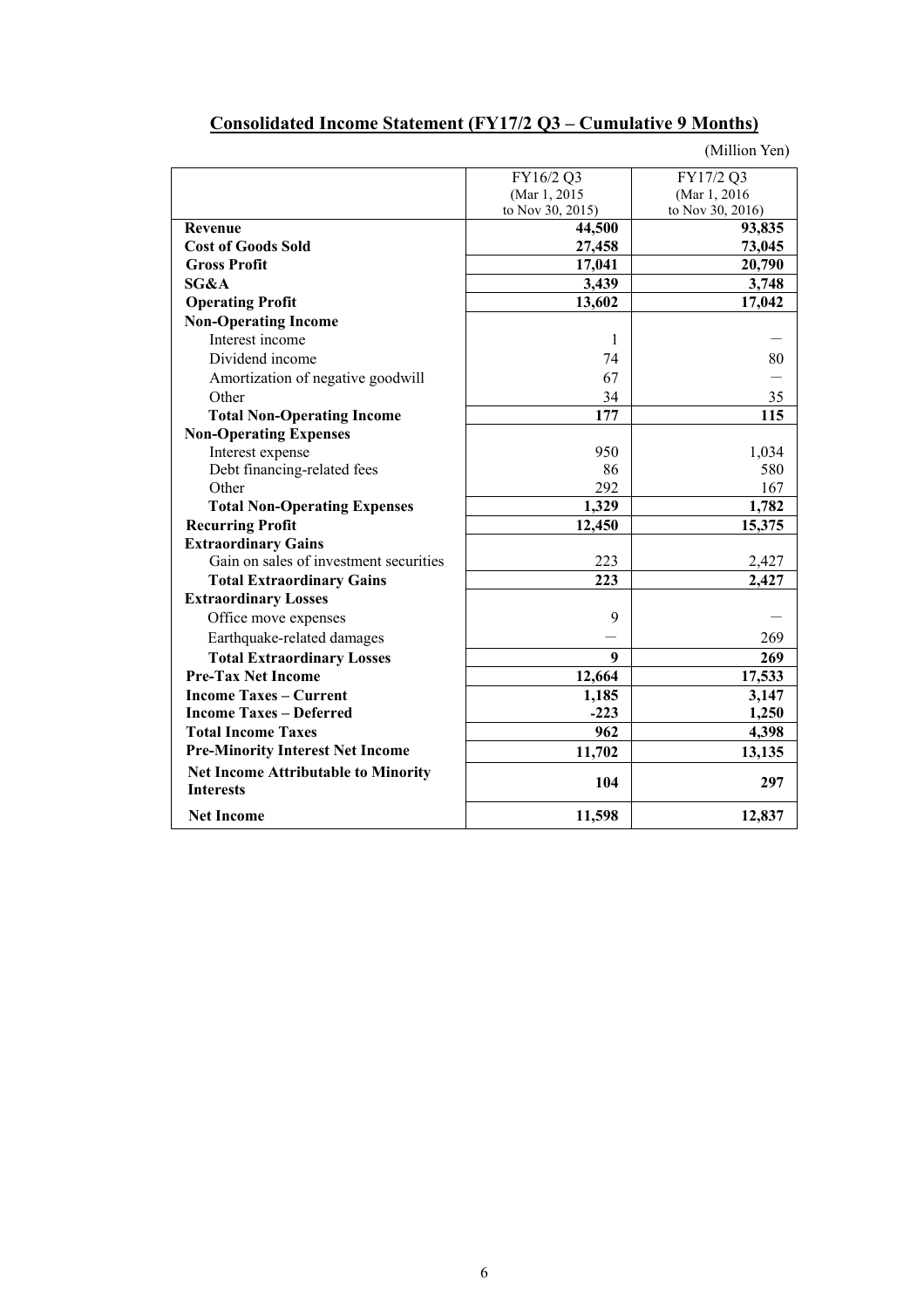## **Consolidated Income Statement (FY17/2 Q3 – 3 Months)**

|                                                                | FY16/2 Q3        | FY17/2 Q3        |
|----------------------------------------------------------------|------------------|------------------|
|                                                                | (Sep 1, 2015)    | (Sep 1, 2016)    |
|                                                                | to Nov 30, 2015) | to Nov 30, 2016) |
| <b>Revenue</b>                                                 | 29,893           | 7,844            |
| <b>Cost of Goods Sold</b>                                      | 20,015           | 4,522            |
| <b>Gross Profit</b>                                            | 9,878            | 3,321            |
| SG&A                                                           | 1,189            | 1,263            |
| <b>Operating Profit</b>                                        | 8,688            | 2,058            |
| <b>Non-Operating Income</b>                                    |                  |                  |
| Interest income                                                |                  |                  |
| Dividend income                                                | 60               | 68               |
| Amortization of negative goodwill                              | 22               |                  |
| Other                                                          | 9                | 20               |
| <b>Total Non-Operating Income</b>                              | 92               | 89               |
| <b>Non-Operating Expenses</b>                                  |                  |                  |
| Interest expense                                               | 372              | 312              |
| Debt financing-related fees                                    | 79               | 234              |
| Other                                                          | 230              | 59               |
| <b>Total Non-Operating Expenses</b>                            | 682              | 606              |
| <b>Recurring Profit</b>                                        | 8,099            | 1,541            |
| <b>Extraordinary Losses</b>                                    |                  |                  |
| Office move expenses                                           |                  |                  |
| Earthquake-related damages                                     |                  | 26               |
| <b>Total Extraordinary Losses</b>                              |                  | 27               |
| <b>Pre-Tax Net Income</b>                                      | 8,099            | 1,513            |
| <b>Income Taxes – Current</b>                                  | 676              | 612              |
| <b>Income Taxes - Deferred</b>                                 | $-3$             | $-26$            |
| <b>Total Income Taxes</b>                                      | 672              | 585              |
| <b>Pre-Minority Interest Net Income</b>                        | 7,426            | 928              |
| <b>Net Income Attributable to Minority</b><br><b>Interests</b> | 50               | 26               |
| <b>Net Income</b>                                              | 7,376            | 902              |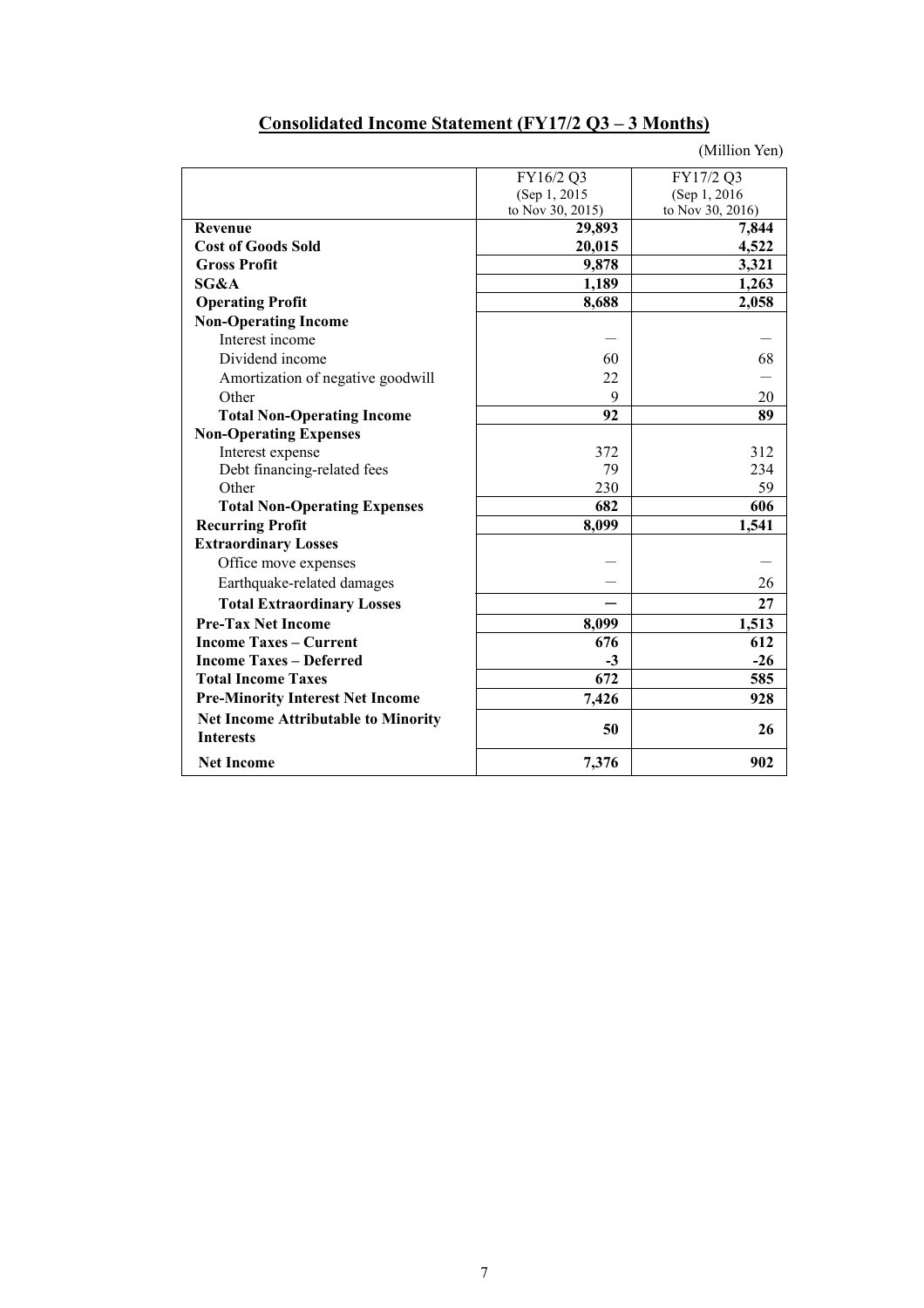## **Consolidated Statement of Comprehensive Income (FY17/2 Q3 – Cumulative 9 Months)**

|                                                 | FY16/2 Q3        | FY17/2 Q3        |
|-------------------------------------------------|------------------|------------------|
|                                                 | (Mar 1, 2015)    | (Mar 1, 2016)    |
|                                                 | to Nov 30, 2015) | to Nov 30, 2016) |
| <b>Net Income</b>                               | 11,702           | 13,135           |
| <b>Other Comprehensive Income</b>               |                  |                  |
| Valuation gain (loss) on other securities       | $-337$           | -588             |
| Deferred gain (loss) on long-term interest rate | $-116$           | $-220$           |
| hedges                                          |                  |                  |
| Foreign currency translation adjustment         | $-2$             | -44              |
| <b>Total Other Comprehensive Income</b>         | $-457$           | $-853$           |
| <b>Comprehensive Income</b>                     | 11,244           | 12,282           |
| Comprehensive income attributable to            |                  |                  |
| shareholders                                    | 11,361           | 12,005           |
| Comprehensive income attributable to minority   |                  | 276              |
| interests                                       | $-116$           |                  |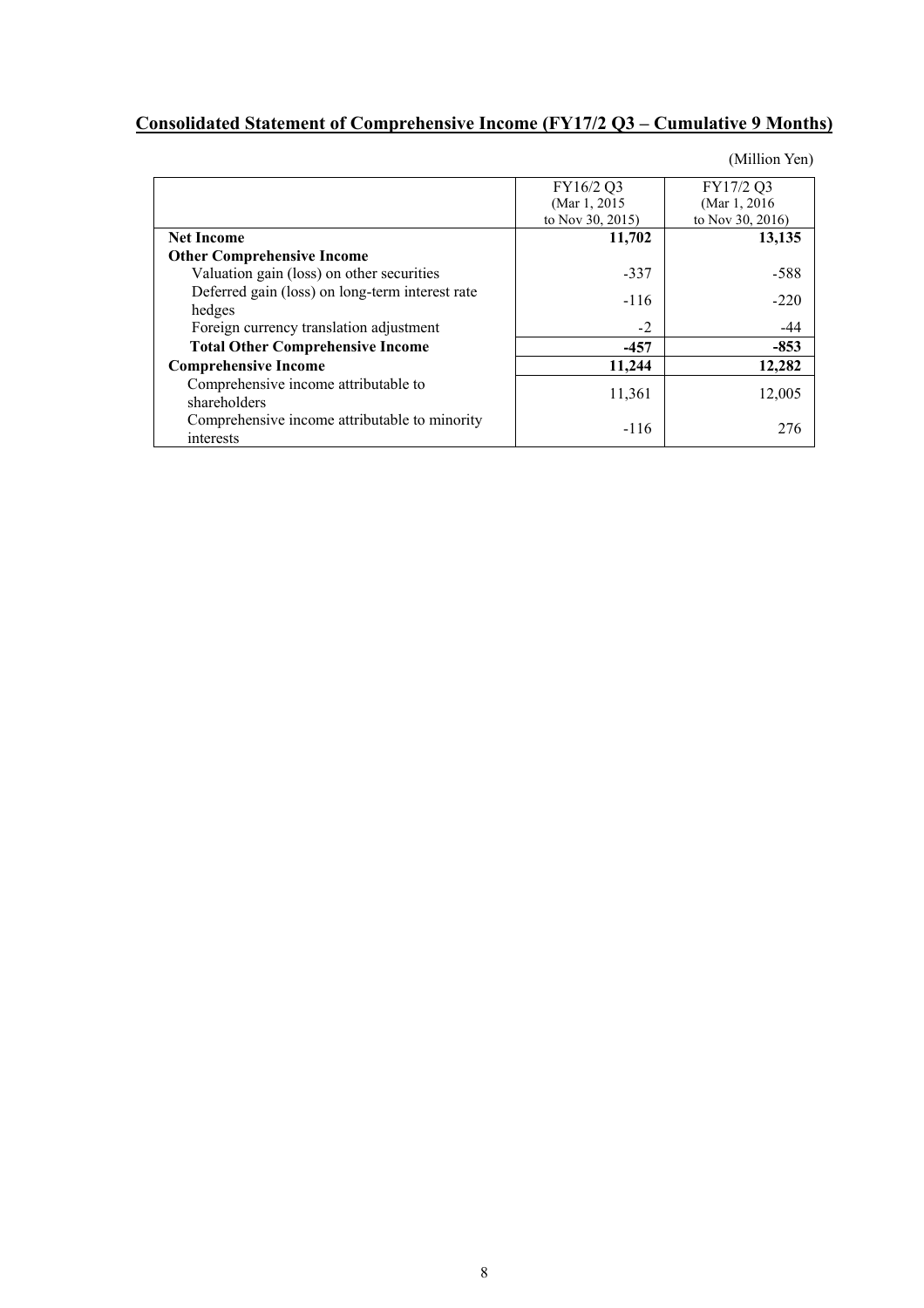## **Consolidated Statement of Comprehensive Income (FY17/2 Q3 – 3 Months)**

|                                                            | FY16/2 Q3        | FY17/2 Q3        |
|------------------------------------------------------------|------------------|------------------|
|                                                            | (Sep 1, 2015)    | (Sep 1, 2016)    |
|                                                            | to Nov 30, 2015) | to Nov 30, 2016) |
| <b>Net Income</b>                                          | 7,426            | 928              |
| <b>Other Comprehensive Income</b>                          |                  |                  |
| Valuation gain (loss) on other securities                  | 90               |                  |
| Deferred gain (loss) on long-term interest rate            | $-117$           | 62               |
| hedges                                                     |                  |                  |
| Foreign currency translation adjustment                    | $-4$             | $-18$            |
| <b>Total Other Comprehensive Income</b>                    | $-31$            | 45               |
| <b>Comprehensive Income</b>                                | 7,394            | 973              |
| Comprehensive income attributable to<br>shareholders       | 7,353            | 952              |
| Comprehensive income attributable to minority<br>interests | 40               | 21               |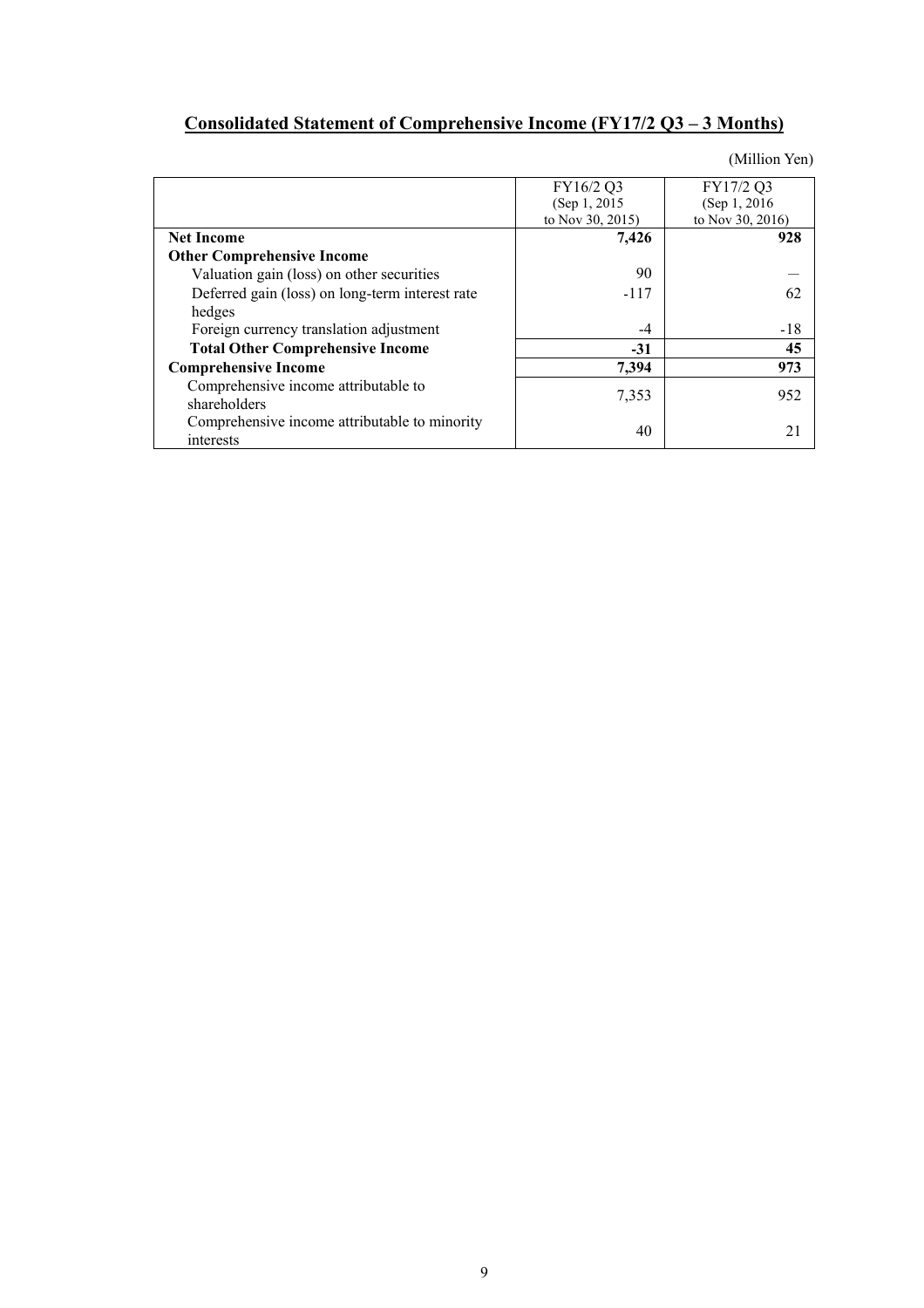|                                                           | FY16/2 Q3        | FY17/2 Q3        |
|-----------------------------------------------------------|------------------|------------------|
|                                                           | (Mar 1, 2015     | (Mar 1, 2016)    |
|                                                           | to Nov 30, 2015) | to Nov 30, 2016) |
| <b>Cash Flows from Operating Activities:</b>              |                  |                  |
| Pre-tax net income                                        | 12,664           | 17,533           |
| Depreciation                                              | 576              | 615              |
| Share-based compensation expenses                         | 126              | 167              |
| Amortization of goodwill                                  | 104              | 106              |
| Amortization of negative goodwill                         | $-67$            |                  |
| Increase (decrease) in accrued bonuses                    | 336              | 234              |
| Increase (decrease) in allowance for doubtful<br>accounts | 6                |                  |
| Interest and dividend income                              | $-75$            | $-80$            |
| Interest expense                                          | 950              | 1,034            |
| Loss (gain) on sales of investment securities             | $-223$           | $-2,427$         |
| Decrease (increase) in trading notes and receivables      | $-928$           | $-691$           |
| Decrease (increase) in operating loan receivables         | 1,006            |                  |
| Decrease (increase) in operational investments            |                  |                  |
| in securities                                             | 587              | 2,616            |
| Decrease (increase) in real estate for sale               | $-42,505$        | 3,956            |
| Decrease (increase) in advances paid                      |                  | $-190$           |
| Decrease (increase) in prepaid expenses                   | $-327$           | 147              |
| Decrease (increase) in accounts receivable                | $-860$           | $-217$           |
| Increase (decrease) in accounts payable                   | $-309$           | $-638$           |
| Increase (decrease) in accrued expenses                   | 130              | 40               |
| Increase (decrease) in security deposits received         | 1,901            | $-726$           |
| Other                                                     | 243              | $-1,573$         |
| Sub-total                                                 | $-26,664$        | 19,906           |
| Interest and dividend income received                     | 75               | 80               |
| Interest expense paid                                     | $-910$           | $-909$           |
| Income taxes paid                                         | $-301$           | $-840$           |
| Income taxes refunded                                     | 804              | 1,153            |
| <b>Net Cash from (Used for) Operating Activities</b>      | $-26,996$        | 19,390           |

## **Consolidated Cash Flow Statement (FY17/2 Q3 – Cumulative 9 Months)**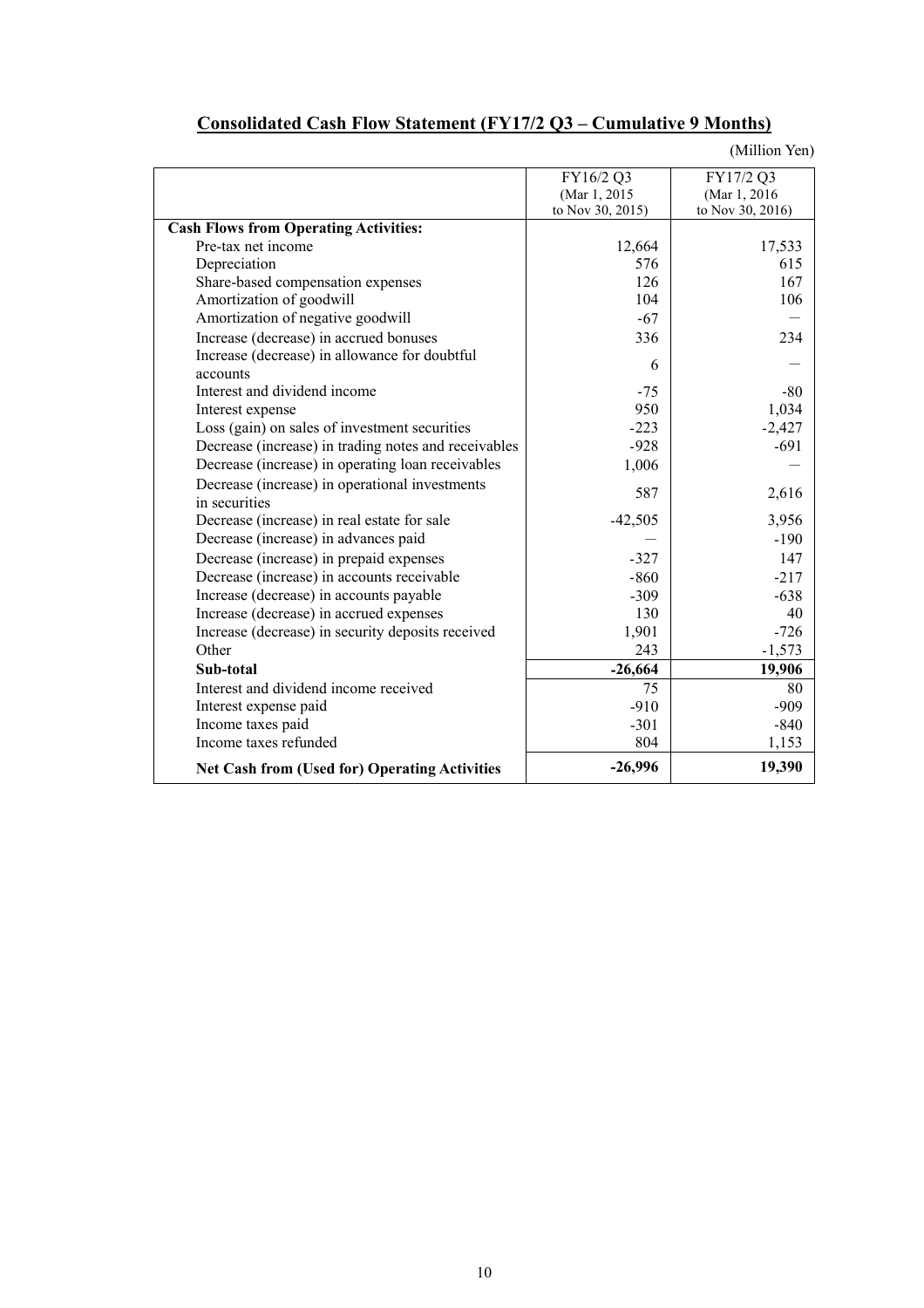|                                                                                 | FY16/2 Q3        | FY17/2 Q3        |
|---------------------------------------------------------------------------------|------------------|------------------|
|                                                                                 | (Mar 1, 2015     | (Mar 1, 2016)    |
|                                                                                 | to Nov 30, 2015) | to Nov 30, 2016) |
| <b>Cash Flows from Investing Activities:</b>                                    |                  |                  |
| Payments into time deposits                                                     |                  | $-6,100$         |
| Redemptions of time deposits                                                    |                  | 201              |
| Acquisition of investment securities                                            | $-671$           | $-300$           |
| Proceeds from sales of investment securities                                    | 296              | 6,021            |
| Acquisition of property, plant, and equipment                                   | $-4,135$         | $-5,604$         |
| Acquisition of intangible assets                                                | $-10$            | $-1$             |
| Payments for investments                                                        | $-9$             | -401             |
| Proceeds from redemptions of investments                                        |                  |                  |
| Payments of security deposits                                                   | $-37$            | $-5$             |
| Redemptions of security deposits                                                | 9                | 10               |
| Acquisitions of subsidiary shares resulting in change of                        |                  | -93              |
| consolidation scope                                                             |                  |                  |
| Other                                                                           |                  | 8                |
| <b>Net Cash from (Used for) Investing Activities</b>                            | $-4,557$         | $-6,263$         |
| <b>Cash Flows from Financing Activities:</b>                                    |                  |                  |
| Net increase (decrease) in short-term loans                                     | -161             | $-1,588$         |
| Net increase (decrease) in short-term non-recourse loans                        | 474              | 532              |
| Proceeds from bond issuance                                                     |                  | 785              |
| Proceeds from long-term loans                                                   | 46,423           | 49,177           |
| Repayment of long-term loans                                                    | $-18,264$        | $-59,556$        |
| Proceeds from long-term non-recourse loans                                      | 18,150           | 22,350           |
| Repayment of long-term non-recourse loans                                       | $-2,573$         | $-15,232$        |
| Proceeds from employee exercise of stock options                                | 73               | 99               |
| Payments received from minority interests                                       | 2,000            |                  |
| Payments to minority interests                                                  |                  | $-2,000$         |
| Dividends paid                                                                  | -645             | $-1,500$         |
| Dividends paid to minority interests                                            | $-17$            | $-39$            |
| <b>Net Cash from (Used for) Financing Activities</b>                            | 45,456           | $-6,972$         |
| <b>Effect of Exchange Rate Changes</b>                                          |                  |                  |
| on Cash and Cash Equivalents                                                    |                  | $-12$            |
| <b>Increase (Decrease) in Cash and Cash Equivalents</b>                         | 13,903           | 6,141            |
| <b>Cash and Cash Equivalents at Beginning of Period</b>                         | 18,972           | 28,368           |
| <b>Cash and Cash Equivalents Resulting from Exclusion</b><br>from Consolidation | $-2,208$         | $-2,068$         |
| Cash and Cash Equivalents at End of Quarter                                     | 30,667           | 32,441           |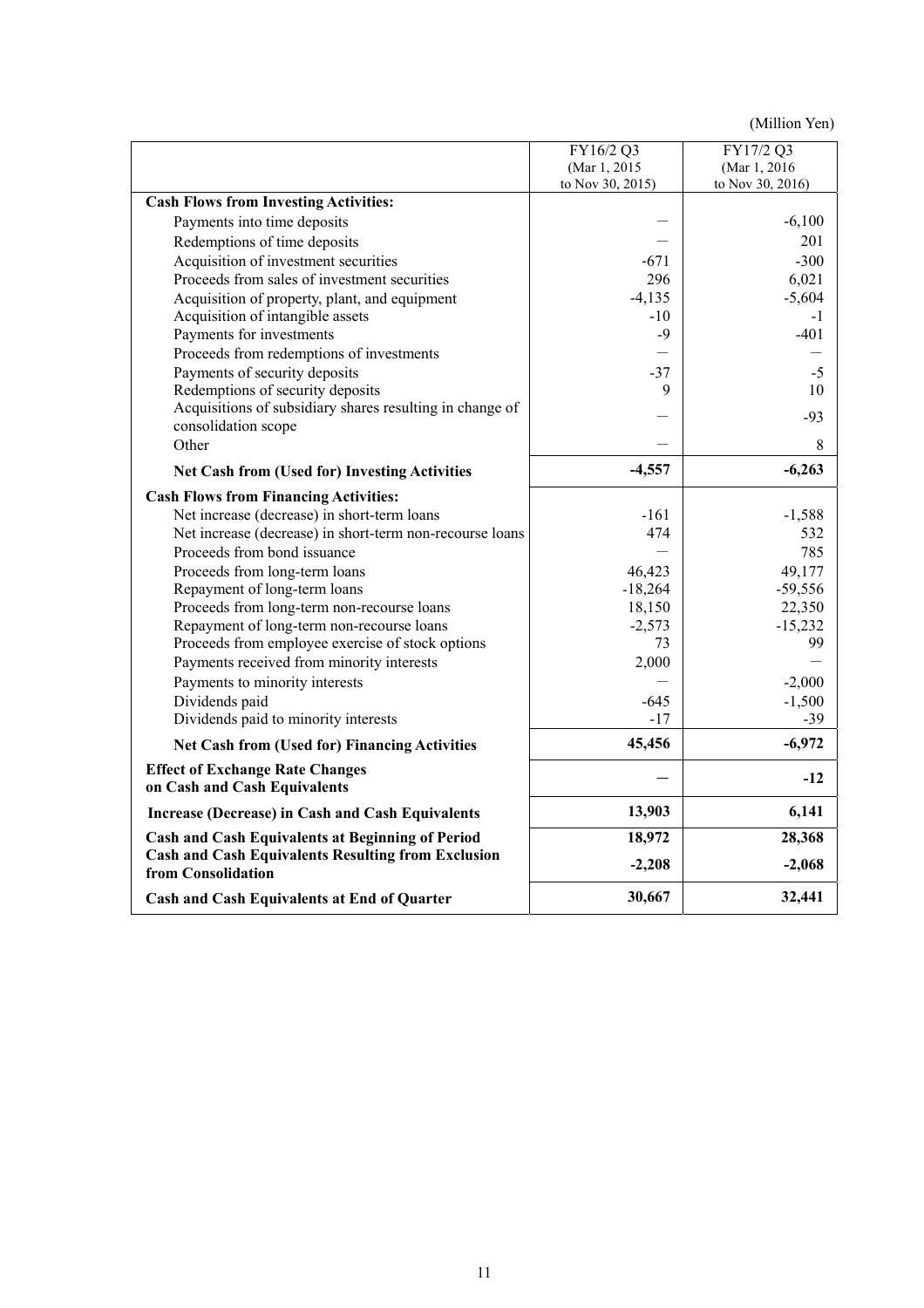|                                                      | FY16/2 Q3        | FY17/2 Q3        |
|------------------------------------------------------|------------------|------------------|
|                                                      | (Sep 1, 2015)    | (Sep 1, 2016)    |
|                                                      | to Nov 30, 2015) | to Nov 30, 2016) |
| <b>Cash Flows from Operating Activities:</b>         |                  |                  |
| Pre-tax net income                                   | 8,099            | 1,513            |
| Depreciation                                         | 201              | 154              |
| Share-based compensation expenses                    | 42               | 52               |
| Amortization of goodwill                             | 34               | 35               |
| Amortization of negative goodwill                    | $-22$            |                  |
| Increase (decrease) in accrued bonuses               | 151              | 123              |
| Increase (decrease) in allowance for doubtful        | 6                | 32               |
| accounts                                             |                  |                  |
| Interest and dividend income                         | $-60$            | $-68$            |
| Interest expense                                     | 372              | 312              |
| Decrease (increase) in trading notes and receivables | $-333$           | $-360$           |
| Decrease (increase) in operational investments       | 1,111            | 45               |
| in securities                                        |                  |                  |
| Decrease (increase) in real estate for sale          | 13,838           | $-33,685$        |
| Decrease (increase) in advances paid                 |                  | $-200$           |
| Decrease (increase) in prepaid expenses              | 123              | $-252$           |
| Decrease (increase) in accounts receivable           | $-762$           | 100              |
| Increase (decrease) in accounts payable              | $-7$             | $-57$            |
| Increase (decrease) in accrued expenses              | 69               | 23               |
| Increase (decrease) in security deposits received    | $-322$           | 1,740            |
| Other                                                | $-163$           | $-1,371$         |
| Sub-total                                            | 22,378           | $-31,861$        |
| Interest and dividend income received                | 60               | 68               |
| Interest expense paid                                | $-351$           | $-274$           |
| Income taxes paid                                    | $-92$            | $-291$           |
| Refund of income taxes                               |                  |                  |
| <b>Net Cash from (Used for) Operating Activities</b> | 21,994           | $-32,358$        |

## **Consolidated Cash Flow Statement (FY17/2 Q3 – 3 Months)**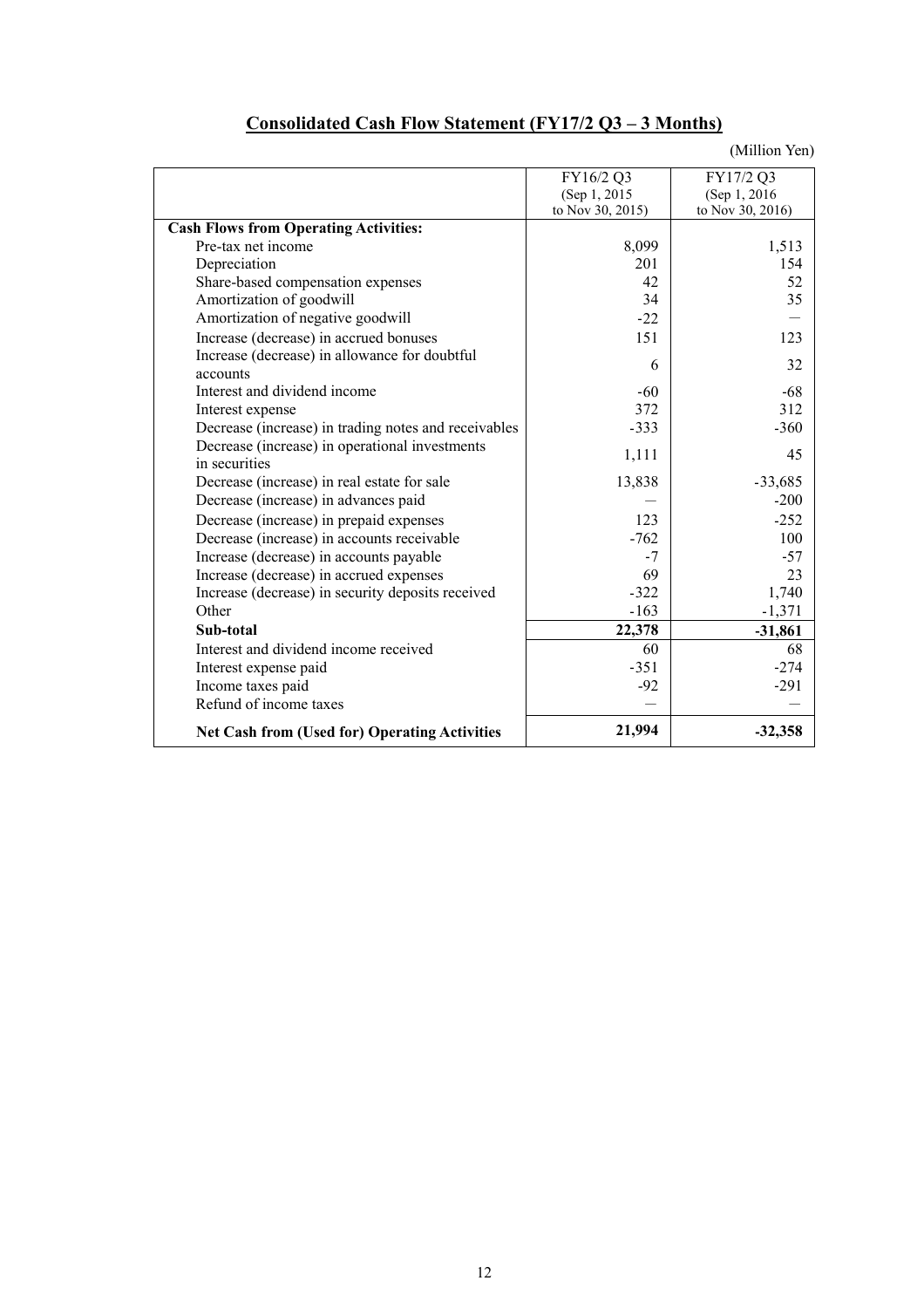|                                                                                 | FY16/2 Q3<br>(Sep 1, 2015) | FY17/2 Q3<br>(Sep 1, 2016) |
|---------------------------------------------------------------------------------|----------------------------|----------------------------|
|                                                                                 | to Nov 30, 2015)           | to Nov 30, 2016)           |
| <b>Cash Flows from Investing Activities:</b>                                    |                            |                            |
| Payments into time deposits                                                     |                            | $-3,100$                   |
| Acquisition of investment securities                                            | $-371$                     |                            |
| Acquisition of property, plant, and equipment                                   | $-2,263$                   | $-1,062$                   |
| Acquisition of intangible assets                                                | $-10$                      |                            |
| Payments for investments                                                        | $-1$                       | $-399$                     |
| Proceeds from redemptions of investments                                        |                            |                            |
| Payments of security deposits                                                   | $-13$                      | $-5$                       |
| Redemptions of security deposits                                                |                            | 5                          |
| Other                                                                           |                            | 7                          |
| <b>Net Cash from (Used for) Investing Activities</b>                            | $-2,658$                   | $-4,544$                   |
| <b>Cash Flows from Financing Activities:</b>                                    |                            |                            |
| Net increase (decrease) in short-term loans                                     | 515                        | $-810$                     |
| Net increase (decrease) in short-term non-recourse loans                        | 79                         | 532                        |
| Proceeds from long-term loans                                                   | 4,751                      | 16,900                     |
| Repayment of long-term loans                                                    | $-13,254$                  | $-8,233$                   |
| Proceeds from long-term non-recourse loans                                      | 1,650                      | 18,000                     |
| Repayment of long-term non-recourse loans                                       | $-2,067$                   | $-238$                     |
| Proceeds from employee exercise of stock options                                | 52                         | 69                         |
| Dividends paid                                                                  |                            |                            |
| Dividends paid to minority interests                                            | $-17$                      |                            |
| Net Cash from (Used for) Financing Activities                                   | $-8,292$                   | 26,220                     |
| <b>Effect of Exchange Rate Changes</b><br>on Cash and Cash Equivalents          | $-1$                       | $-1$                       |
| <b>Increase (Decrease) in Cash and Cash Equivalents</b>                         | 11,042                     | $-10,694$                  |
| <b>Cash and Cash Equivalents at Beginning of Quarter</b>                        | 21,503                     | 43,264                     |
| <b>Cash and Cash Equivalents Resulting from Exclusion</b><br>from Consolidation | $-1,878$                   | $-128$                     |
| Cash and Cash Equivalents at End of Quarter                                     | 30,667                     | 32,441                     |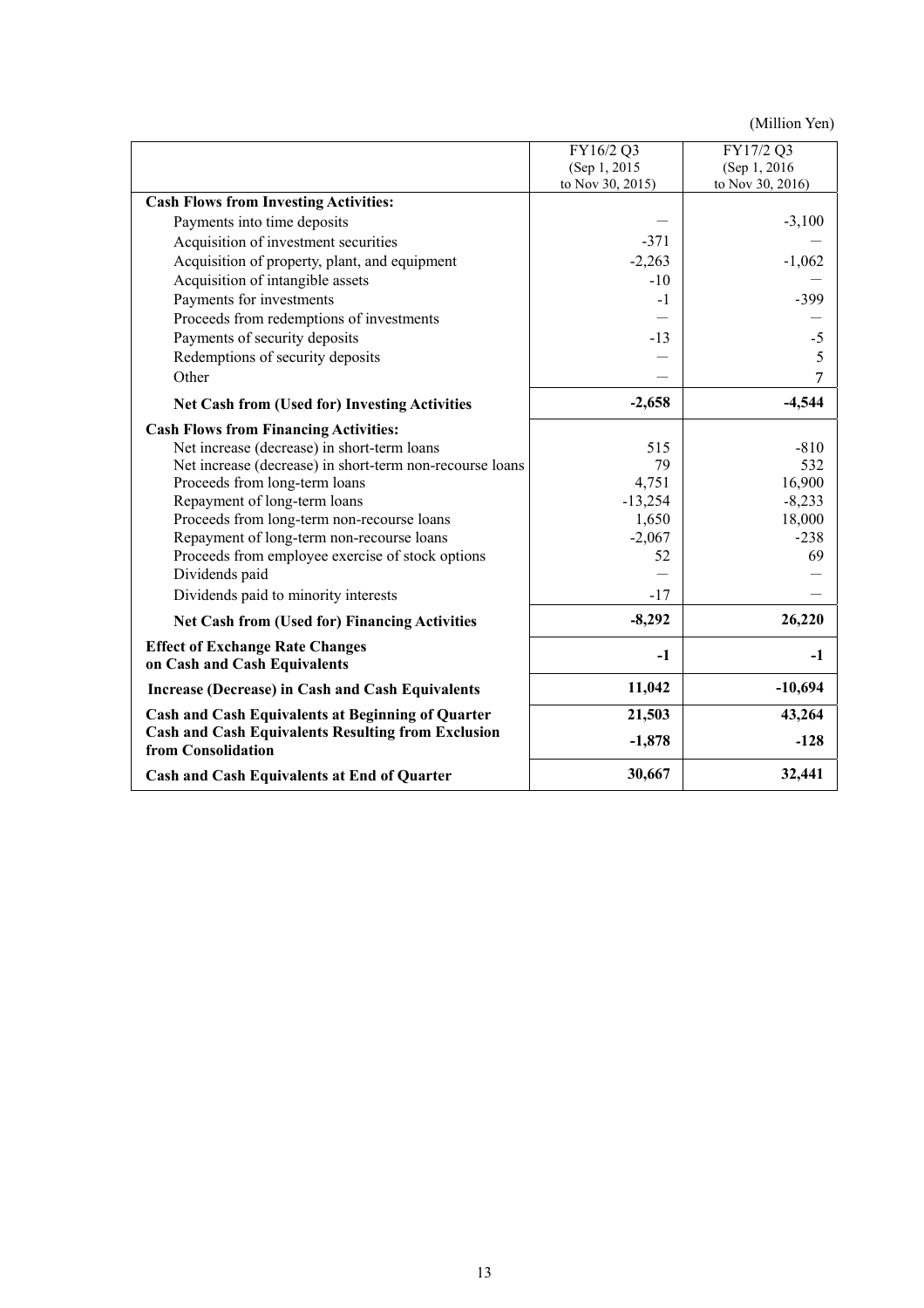## **Revenue, P&L, and Assets by Segment (Current FY17/2 Q3 – Cumulative 9 Months)**

|                                                                        |                     | Segment   |                 |                                |         |                       |                                                                               |
|------------------------------------------------------------------------|---------------------|-----------|-----------------|--------------------------------|---------|-----------------------|-------------------------------------------------------------------------------|
|                                                                        | Asset<br>Management | Value-Add | Clean<br>Energy | Other                          | Total   | $\text{Adjustment}^1$ | Amount<br>Recorded in<br>Consolidated<br>Financial<br>Statements <sup>2</sup> |
| Revenue                                                                |                     |           |                 |                                |         |                       |                                                                               |
| Revenue from External<br>Customers                                     | 3,556               | 88,481    | 1,783           | 14                             | 93,835  |                       | 93,835                                                                        |
| Inter-Segment Activities<br>or Reclassifications                       | 1,177               | 3         |                 | $\qquad \qquad \longleftarrow$ | 1,181   | $-1,181$              |                                                                               |
| Total                                                                  | 4,734               | 88,485    | 1,783           | 14                             | 95,017  | $-1,181$              | 93,835                                                                        |
| Segment Profits or Losses                                              | 1,859               | 14,637    | 537             | -142                           | 16,892  | 150                   | 17,042                                                                        |
| <b>Segment Assets</b>                                                  | 3,049               | 203,635   | 26,386          | 1,982                          | 235,052 | 23,800                | 258,853                                                                       |
| Other                                                                  |                     |           |                 |                                |         |                       |                                                                               |
| Depreciation                                                           | 4                   | 180       | 412             | -                              | 597     | 17                    | 615                                                                           |
| Increase in Property, Plant,<br>and Equipment and<br>Intangible Assets |                     | 43        | 7,882           |                                | 7,925   | 2                     | 7,927                                                                         |

(March 1, 2016 to November 30, 2016) (Million Yen)

 $1$  The Adjustment to Segment Profits or Losses (JPY 150 million) reflects transaction eliminations and corporate expenses that were not allocated to the segments. The Adjustment to Segment Assets (JPY 23,800 million) reflects corporate assets, such as cash and reserves, that were not allocated to the segments. The Adjustment to Depreciation (JPY 17 million) reflects depreciation of corporate assets that were not allocated to the segments. The Adjustment to Increase in Property, Plant, and Equipment and Intangible Assets (JPY 2 million) reflects corporate assets that were not allocated to the segments.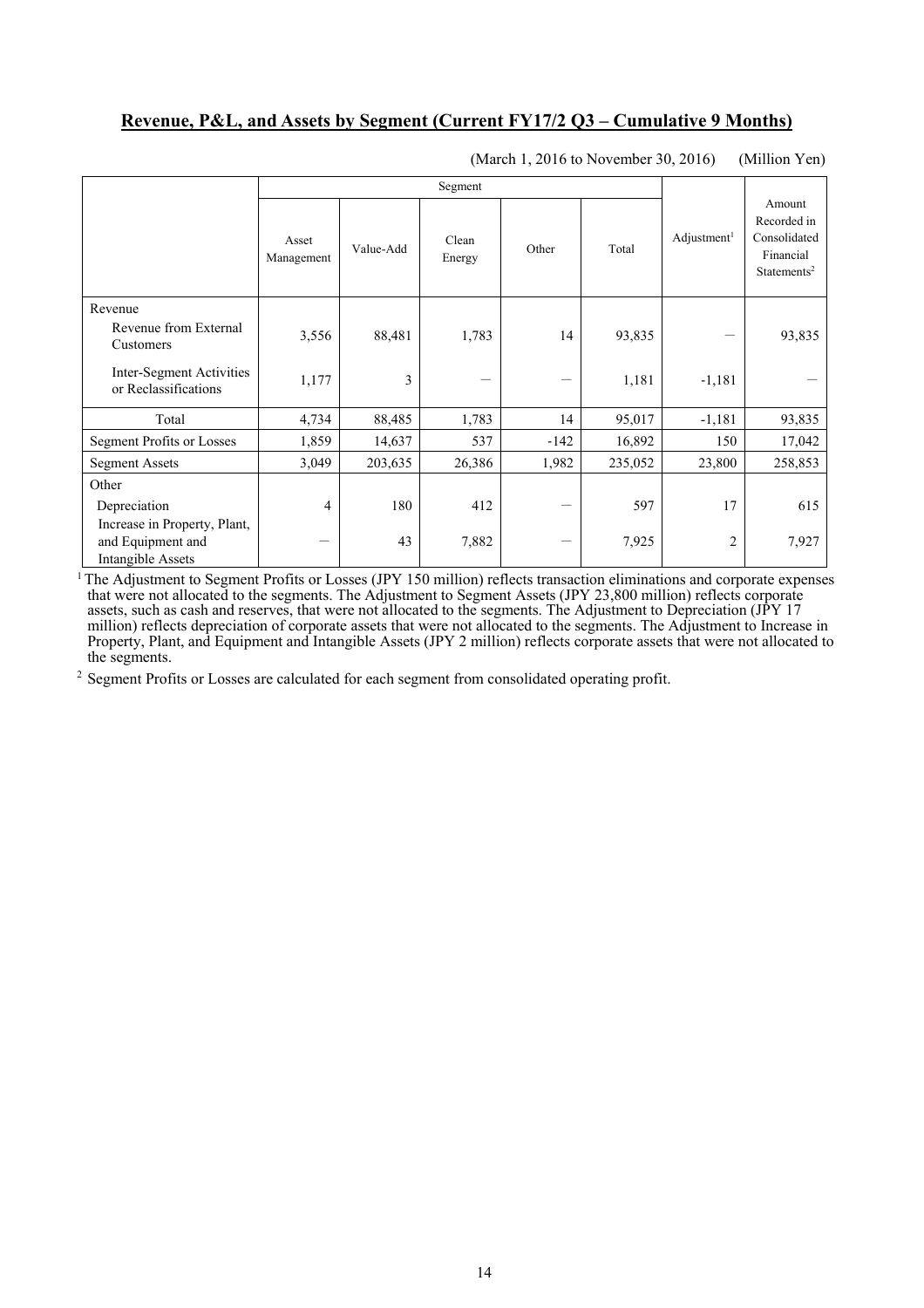#### **Revenue, P&L, and Assets by Segment (Previous FY16/2 Q3 – Cumulative 9 Months)**

|                                                                        |                     | Segment   |                 |       |         |                       |                                                                               |
|------------------------------------------------------------------------|---------------------|-----------|-----------------|-------|---------|-----------------------|-------------------------------------------------------------------------------|
|                                                                        | Asset<br>Management | Value-Add | Clean<br>Energy | Other | Total   | $\text{Adjustment}^1$ | Amount<br>Recorded in<br>Consolidated<br>Financial<br>Statements <sup>2</sup> |
| Revenue                                                                |                     |           |                 |       |         |                       |                                                                               |
| Revenue from External<br>Customers                                     | 4,178               | 38,955    | 1,315           | 51    | 44,500  |                       | 44,500                                                                        |
| Inter-Segment Activities<br>or Reclassifications                       | 1,002               | 3         |                 |       | 1,005   | $-1,005$              |                                                                               |
| Total                                                                  | 5,180               | 38,958    | 1,315           | 51    | 45,506  | $-1,005$              | 44,500                                                                        |
| Segment Profits or Losses                                              | 2,527               | 11,011    | 362             | $-16$ | 13,884  | $-282$                | 13,602                                                                        |
| <b>Segment Assets</b>                                                  | 3,235               | 185,165   | 15,980          | 6,473 | 210,854 | 21,340                | 232,195                                                                       |
| Other                                                                  |                     |           |                 |       |         |                       |                                                                               |
| Depreciation                                                           | 6                   | 181       | 364             |       | 552     | 24                    | 576                                                                           |
| Increase in Property, Plant,<br>and Equipment and<br>Intangible Assets | 3                   | 34        | 3,966           |       | 4,003   | 33                    | 4,037                                                                         |

(March 1, 2015 to November 30, 2015) (Million Yen)

<sup>1</sup> The Adjustment to Segment Profits or Losses (JPY -282 million) reflects transaction eliminations and corporate expenses that were not allocated to the segments. The Adjustment to Segment Assets (JPY 21,340 million) reflects corporate assets, such as cash and reserves, that were not allocated to the segments. The Adjustment to Depreciation (JPY 24 million) reflects depreciation of corporate assets that were not allocated to the segments. The Adjustment to Increase in Property, Plant, and Equipment and Intangible Assets (JPY 33 million) reflects corporate assets that were not allocated to the segments.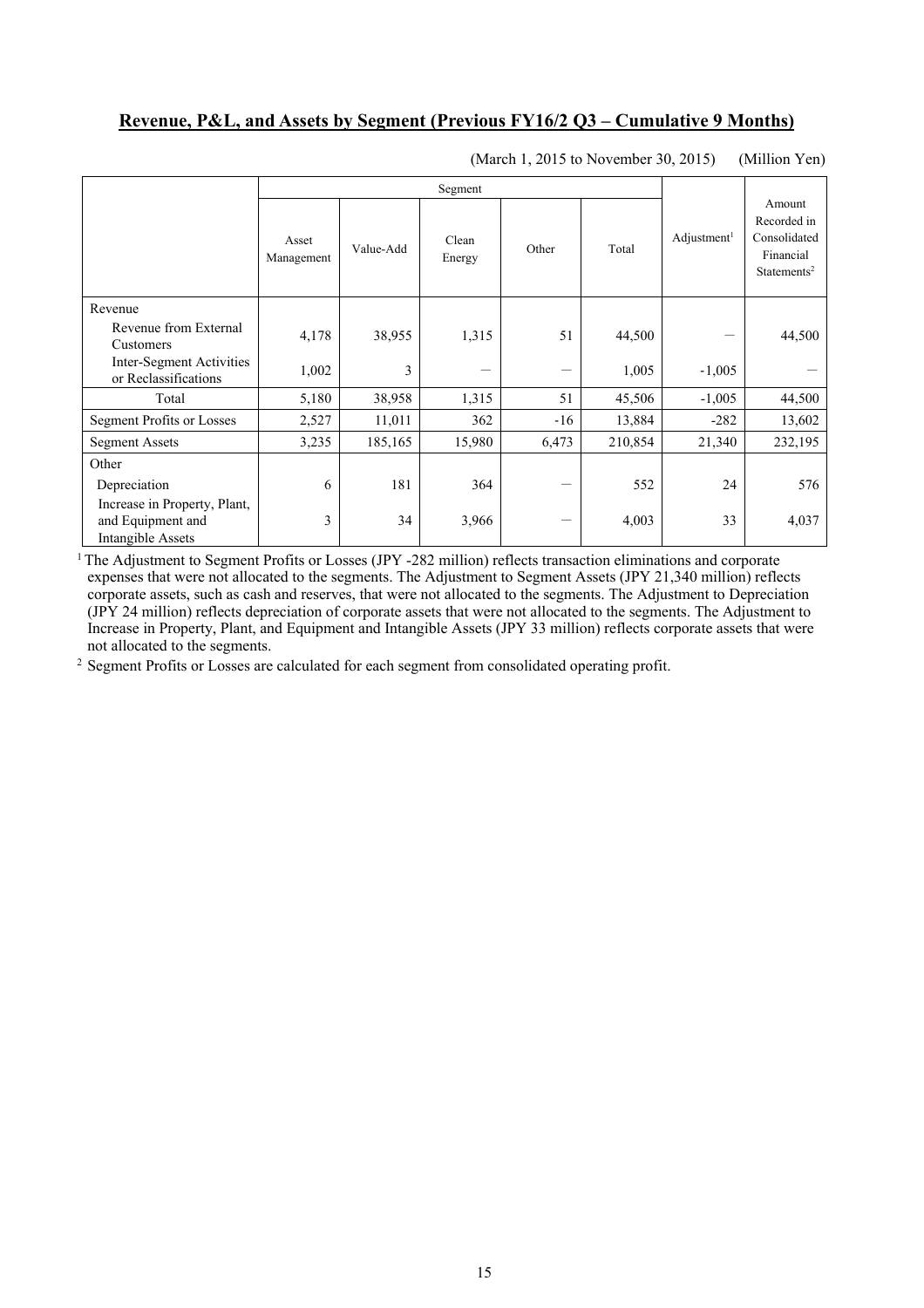### **Revenue, P&L, Assets by Segment (Current FY17/2 Q3 – 3 Months)**

|                                                                               | Segment             |           |                 |       |         |                         |                                                                               |
|-------------------------------------------------------------------------------|---------------------|-----------|-----------------|-------|---------|-------------------------|-------------------------------------------------------------------------------|
|                                                                               | Asset<br>Management | Value-Add | Clean<br>Energy | Other | Total   | Adjustment <sup>1</sup> | Amount<br>Recorded in<br>Consolidated<br>Financial<br>Statements <sup>2</sup> |
| Revenue                                                                       |                     |           |                 |       |         |                         |                                                                               |
| Revenue from External<br>Customers                                            | 1,095               | 6,176     | 568             | 3     | 7,844   |                         | 7,844                                                                         |
| Inter-Segment Activities<br>or Reclassifications                              | 266                 | 1         | —               |       | 267     | $-267$                  |                                                                               |
| Total                                                                         | 1,362               | 6,177     | 568             | 3     | 8,112   | $-267$                  | 7,844                                                                         |
| <b>Segment Profits or Losses</b>                                              | 386                 | 1,544     | 186             | -6    | 2,110   | $-51$                   | 2,058                                                                         |
| <b>Segment Assets</b>                                                         | 3,049               | 203,635   | 26,386          | 1,982 | 235,052 | 23,800                  | 258,853                                                                       |
| Other                                                                         |                     |           |                 |       |         |                         |                                                                               |
| Depreciation                                                                  |                     | 60        | 86              |       | 148     | 5                       | 154                                                                           |
| Increase in Property, Plant,<br>and Equipment and<br><b>Intangible Assets</b> |                     | 16        | 2,447           |       | 2,464   |                         | 2,464                                                                         |

(September 1, 2016 to November 30, 2016) (Million Yen)

<sup>1</sup> The Adjustment to Segment Profits or Losses (JPY -51 million) reflects transaction eliminations and corporate expenses that were not allocated to the segments. The Adjustment to Segment Assets (JPY 23,800 million) reflects corporate assets, such as cash and reserves, that were not allocated to the segments. The Adjustment to Depreciation (JPY 5 million) reflects depreciation of corporate assets that were not allocated to the segments. The Adjustment to Increase in Property, Plant, and Equipment and Intangible Assets (JPY 0 million) reflects corporate assets that were not allocated to the segments.